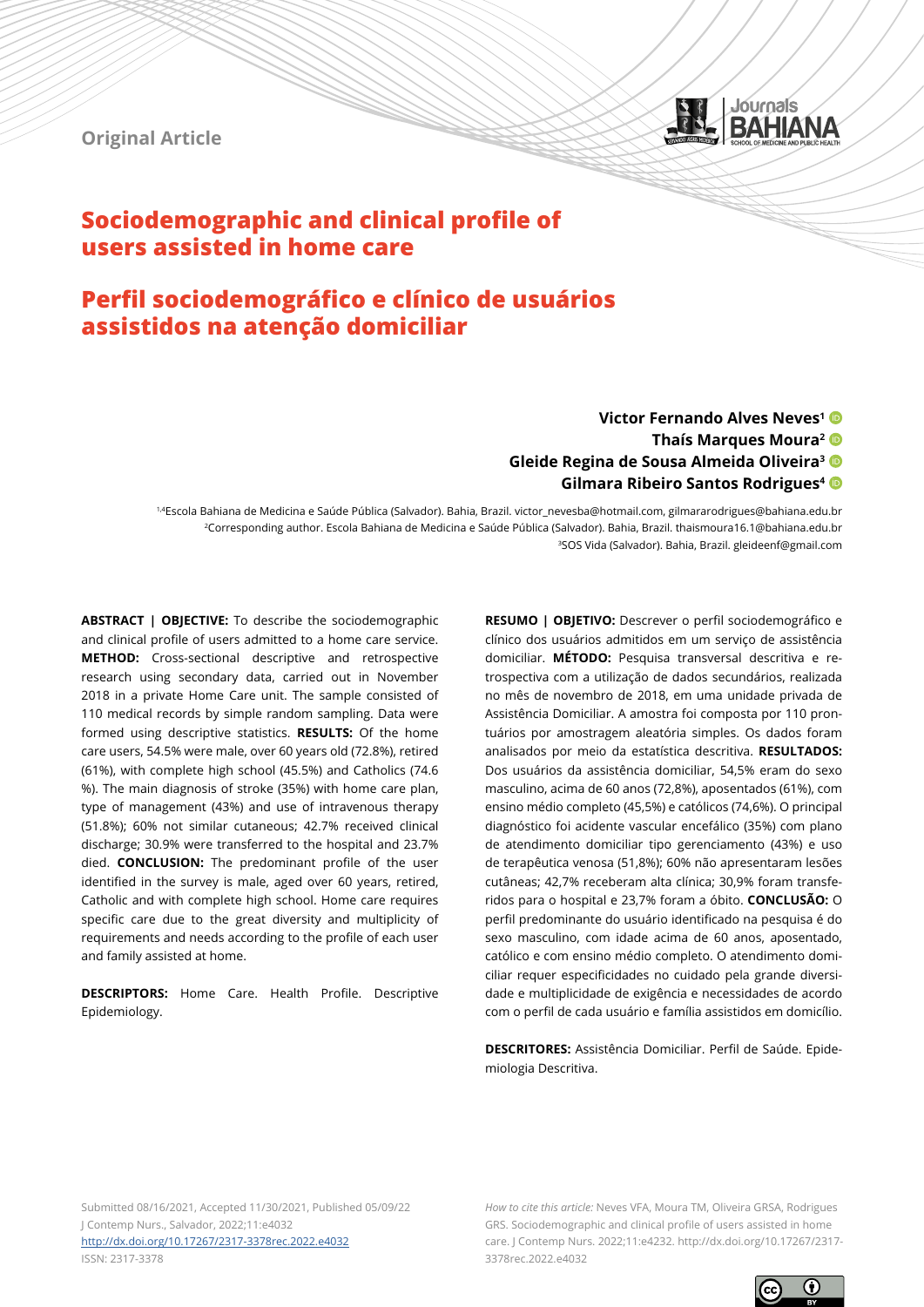#### **Introduction**

With the decrease in general beds in hospital units and the need for turnover of ICU beds, a new health model emerged that is in the process of ascending in Brazil, called Home Care (HC). This model of assistance emerges to support the various changes that the Brazilian population has been undergoing in recent years, such as: inversion of the age pyramid, consequently, an increase in the number of chronic patients; patients in palliative care; higher hospital costs; integration and humanization of the multidisciplinary team with the patient and the family[.1](#page-9-0)

There are different modalities of HC according to the Resolution of the Collegiate Board (RCB) of N 11/2006, which establishes the Home Care Programs are provided according to the complexity of care to be provided to the individual: Home Hospitalization and Home Care. After revisions of the set of laws and regulations that guided the HC in Brazil, the National Household Care Policy (NHCP) was instituted, by Ordinance N 2029[.2](#page-9-1)

Thus, HC is a health care with unique specificities, which encompasses the performance of different professional categories in the health field, opening a new space in the labor market in both the public and private domains. And it requires that professionals be trained to manage quality and humanized care for their patients and family members.<sup>[3](#page-9-2)</sup>

The care of the individual in the home environment requires the nurse and her team peculiar skills to provide care based on the expanded clinic and conflict management, valuing interpersonal relationships in order not to transgress the subjectivity of the assisted[.3](#page-9-2)

The nurse as a care manager must have a vast scientific technical knowledge on the subject, initiative, and autonomy in the face of certain exposed situations. Knowledge about the patient's profile is necessary, also to provide consistent data to improve the planning of the health care process of these patients. $3-4$  $3-4$  Regarding the nursing category, these data can help to design nursing actions, to be performed with patients in AD, in addition to contributing to home health services, to help improve the care provided to the individual in home care, minimizing, among others, the rates of re-hospitalizations.

However, there are few studies addressing home health care. In view of the above, the profile of patients assisted in home care is delimited as the object of study. The present study becomes relevant because it allows identifying the profile of individuals who have the possibility of being admitted to home care, contributing to the dehospitalization, release of hospital beds and quality of life of the individual. The characterization of these patients may facilitate the elaboration of hospital discharge strategies and the management of home care to be provided specifically for each patient and family members.

To this end, the socio-demographic and clinical profile of patients assisted in home care is questioned? And to answer this question, the objective is: to describe the sociodemographic and clinical profile of patients admitted to home care.

### **Method**

This is a retrospective, descriptive cross-sectional study based on data from primary sources, and electronic medical records. This article comes from a Course Completion Paper entitled Sociodemographic and Clinical Profile of Assisted Patients in Home Care.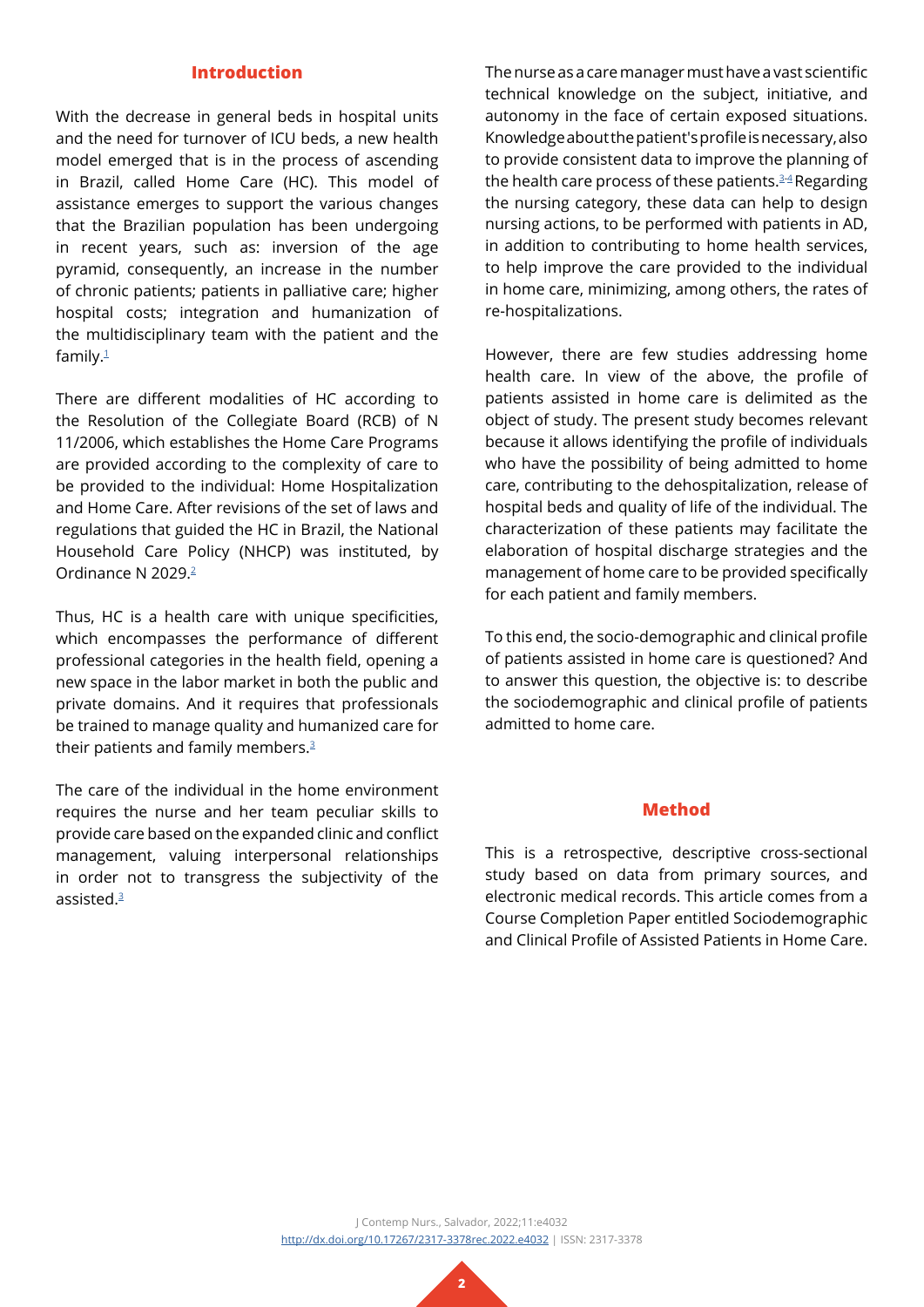The survey was conducted in November 2018, in a private home care unit in the city of Salvador - BA, Brazil. This institution was chosen because it is the pioneer in the State of Bahia to provide home care to people with chronic illnesses who need assistance from health professionals at home. The service is a reference, with an average of 30 monthly hospitalizations, admits patients with chronic diseases and stable clinical conditions, and can continue treatment at home in more than 19 cities in the State of Bahia-Brazil.

After the approval of the administrator of the research field and the approval of the research ethics committee, the principal researcher had access to the Medical Accounts Sector, where he accessed the medical records, in the company's digital system, of patients who were no longer in care and/or treatment during the period of data collection. The research was approved by the Ethics Committee of the Bahian Foundation for the Development of Sciences - FUNDECI, Salvador, BA, under the number of opinion 3,005,939 and CAAE 99850418.6.0000.5544. The privacy of patients has been preserved, and their names are not identified and assured that the information will only be disclosed anonymously with a scientific nature.

The selected medical records were submitted to adequacy analysis, to verify whether these documents met the inclusion and exclusion criteria, as well as the proposed objective. An investigation was conducted through the collection and analysis of information contained in an electronic document (medical records), which had not yet been treated scientifically or analytically. From 570 medical records available in the research field file, simple random sampling was performed, and the sample was calculated in Winpepi (PEPI-for-Windows) of 230 medical records. The sampling error of 5% and a 95% confidence level were considered.

The documental corpus of the research was composed of medical records of patients who met the following inclusion criteria: adults and elderly, of both sexes, who underwent hospitalization and were admitted to AD from 2017 to July 2018, with medical records that had relevance, sufficiency, completeness, representativeness, and homogeneity. Of the 230 medical records that met the proposed inclusion criteria, 120 medical records were excluded because patients were still in-home care and would not have access to obtain the signature of the terms of free and informed consent. Thus, the sample eligible for this study was composed of 110 medical records, with 95% confidence, and a margin of error of 6 to 7%, resulting in a sample n of 105 medical records.

A form was elaborated for data collection that contained the following variables: gender, age group, education, spirituality/religion, profession, unit of origin, the reason for hospitalization, diagnosis, home care plan, care by professional category, therapeutic support, presence of skin lesions and clinical evolution. The data were then tabulated in a spreadsheet and after analysis, they were presented at absolute and relative frequencies.

#### **Results**

Table 1 presents the results referring to sociodemographic characteristics, in which the elderly profile of the population and median level of education may be related to the fact that the field of study has a private administrative/financial character is evident.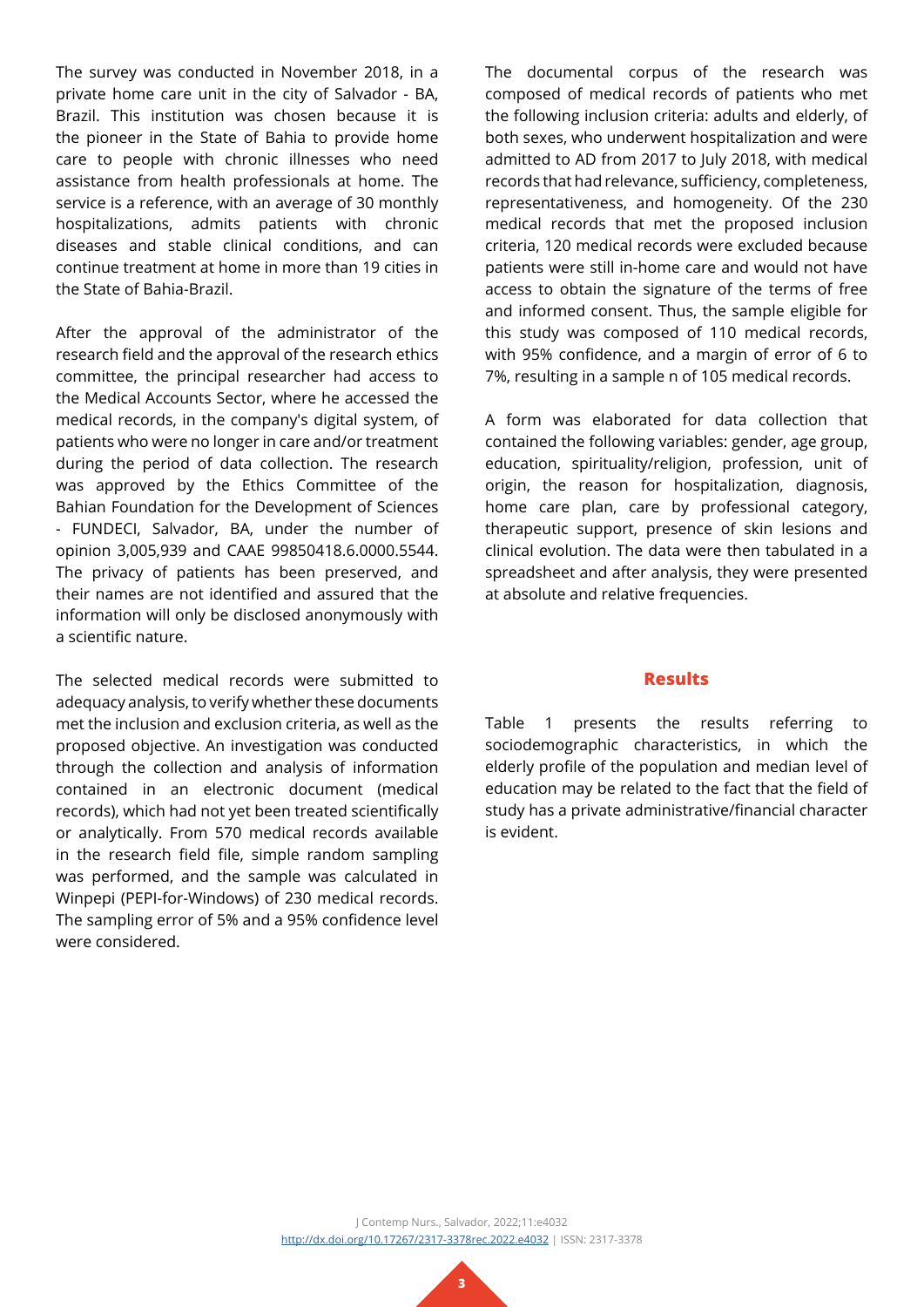**Table 1.** Sociodemographic characteristics of home care patients. Salvador, BA, 2017-2018. (N=110)

| <b>Variables</b>             | N              | %    |
|------------------------------|----------------|------|
| Gender                       |                |      |
| Female                       | 50             | 45.5 |
| Male                         | 60             | 54.5 |
| Age group                    |                |      |
| 25-30                        | 1              | 0.9  |
| $31 - 40$                    | 12             | 10.9 |
| 41-50                        | $\overline{4}$ | 3.6  |
| 51-60                        | 13             | 11.8 |
| >60                          | 80             | 72.8 |
| Profession                   |                |      |
| Retired                      | 67             | 61.0 |
| Autonomous                   | 15             | 13.6 |
| Housekeeper                  | 16             | 14.5 |
| Other                        | 12             | 10.9 |
| <b>Schooling</b>             |                |      |
| Incomplete elementary school | 24             | 22.0 |
| Complete elementary school   | 10             | 9.0  |
| Incomplete high school       | 3              | 2.7  |
| Complete high school         | 50             | 45.5 |
| Incomplete graduate school   | 3              | 2.7  |
| Complete graduate school     | 20             | 18.1 |
| Spirituality/religion        |                |      |
| Catholic                     | 82             | 74.6 |
| Evangelic                    | 16             | 14.5 |
| Spiritist                    | $\overline{7}$ | 6.4  |
| Atheist                      | 5              | 4.5  |

Source: Own authors. Search data.

Regarding the most common diseases, the most prevalent were stroke (35.5%), of these, 30.9% had Systemic Arterial Hypertension, and 21.8% had Diabetes Mellitus. Neoplasia also stood out with 30%, urinary tract infection at 18.1%, and dementia (16.3%). It is emphasized that the same patient may have been diagnosed with more than one medical diagnosis.

Regarding the type of Home Care Plan (HCP) (Figure 1), management was highlighted with 43% followed by 24 hour Home Stay (HS) with 24%. What draws attention is that of the total number of patients assisted in the home care program, 94% were transferred from a hospital unit and 31% were admitted from their own homes.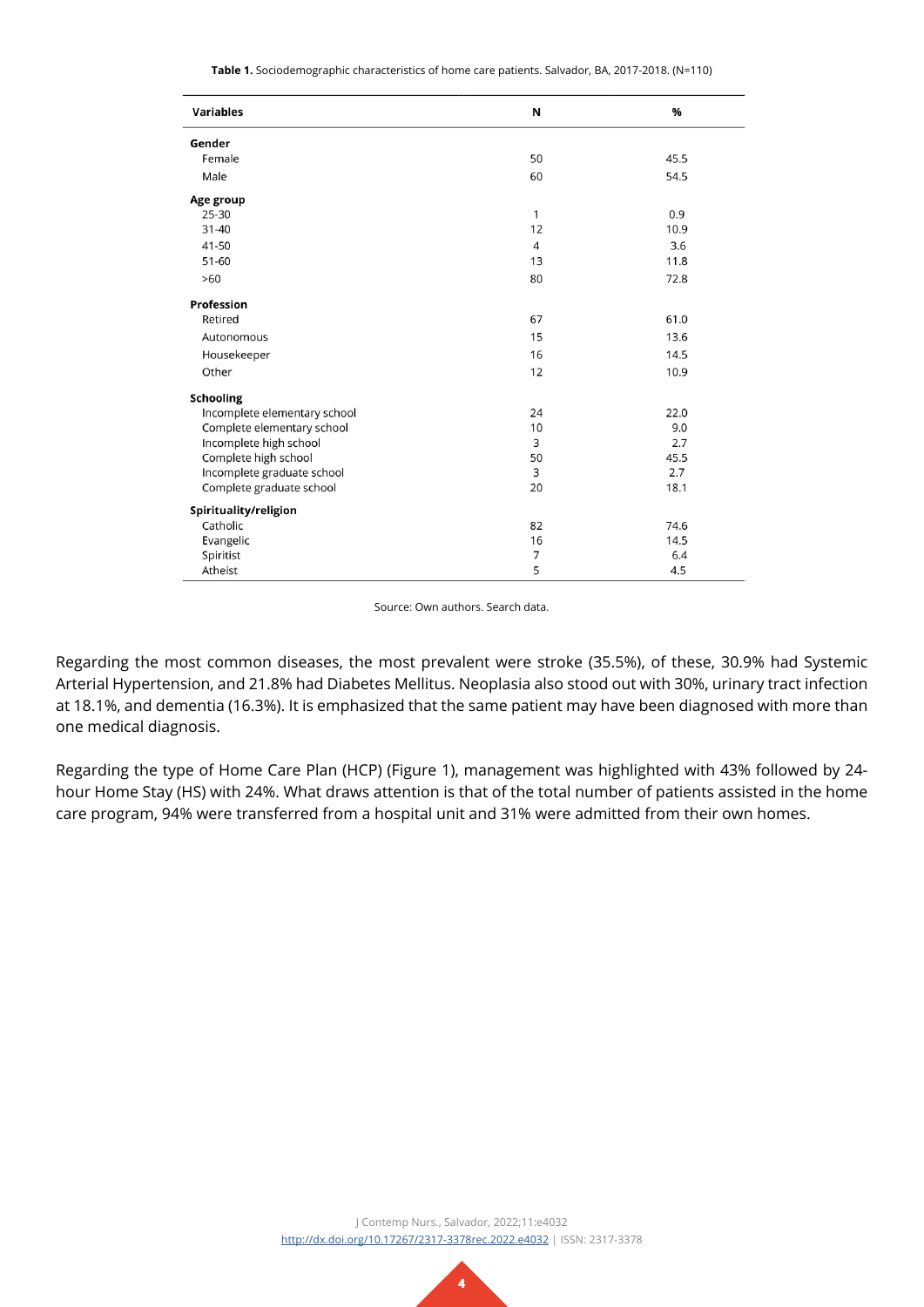

Source: Own authors. Search data.

In relation to the visits/care of the multidisciplinary team, the patients received the medical visit in greater supply, being 24% since the doctor is the professional responsible for prescribing medications. Therefore, the nurse's visit, 22.5%, for the same being responsible for the management of care, supervision of the nursing technicians' team, 21.8% and for the prescription of the treatment of skin lesions (Table 2).

| Variable                                       | N  | %    |
|------------------------------------------------|----|------|
| Doctor                                         | 98 | 24.0 |
| Nurse                                          | 93 | 22.5 |
| Nursing technician                             | 90 | 21.8 |
| Motor/Respiratory/Neurological Physiotherapist | 79 | 19.1 |
| Speech therapy                                 | 32 | 7.8  |
| Nutritionist                                   | 16 | 3.8  |
| Occupational Therapist                         | 2  | 0.5  |
| Psychologist                                   | 2  | 0.5  |
|                                                |    |      |

| Table 2. Distribution of home visits by professional. Salvador, BA, 2017-2018. (N=412) |  |  |  |  |  |  |
|----------------------------------------------------------------------------------------|--|--|--|--|--|--|
|----------------------------------------------------------------------------------------|--|--|--|--|--|--|

Source: Own authors. Search data.

Related to the therapeutic supports received by patients in home care, it was observed that the devices and predominant procedure was drug infusion therapy, 51.8%. Most patients 83.7% breathed in room air and 17.3% did not have invasive procedures (Table 3).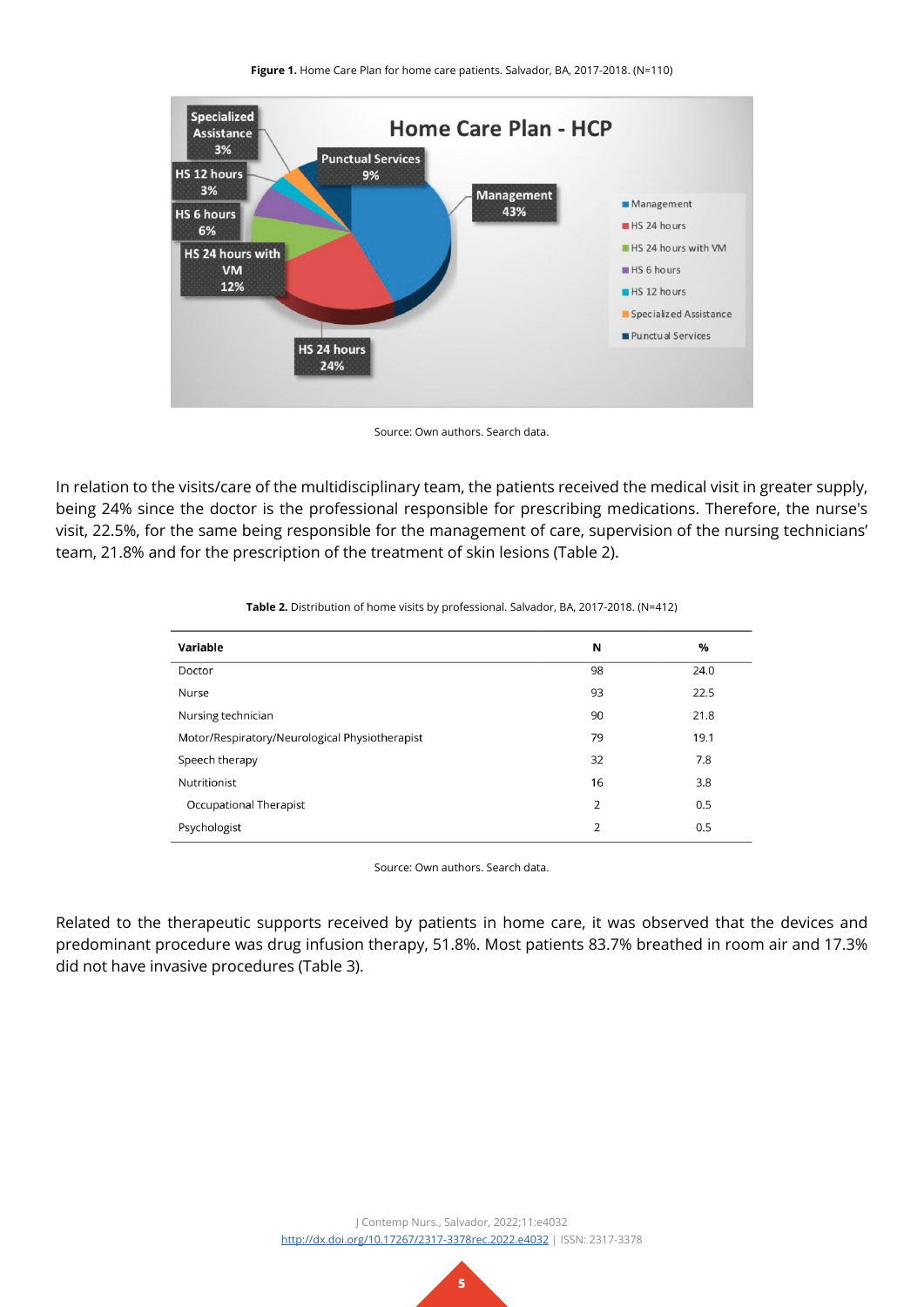**Table 3.** Therapeutic support of patients attended at home. Salvador, BA, 2017-2018. (N=110)

| <b>Variables</b>                               | N              | $\%$ |
|------------------------------------------------|----------------|------|
| <b>Venous support</b>                          |                |      |
| Peripheral Insertion Central Catheter - (PICC) | 29             | 26.4 |
| Port a Cath                                    | $\overline{4}$ | 3.6  |
| Hypopoderclise                                 | 4              | 3.6  |
| Peripheral venous catheter                     | 20             | 18.2 |
| No venous support                              | 53             | 48.2 |
| <b>Urinary device</b>                          |                |      |
| Permanent bladder probe                        | 8              | 7.2  |
| Intermittent bladder probe                     | 2              | 1.8  |
| No urinary device                              | 100            | 91   |
| Airway aspiration                              |                |      |
| Superior                                       | 1              | 0.9  |
| Lower                                          | 10             | 9.1  |
| Use of tracheostomy                            | 13             | 11.8 |
| No invasive procedure                          | 19             | 17.3 |
| <b>Ventilatory Support</b>                     |                |      |
| No ventilatory support                         | 96             | 87.3 |
| Oxygen                                         | 9              | 8.2  |
| Intermittent mechanical ventilation            | 1              | 0.9  |
| Continuous mechanical ventilation              | $\overline{4}$ | 3.6  |
| <b>Feeding route</b>                           |                |      |
| Oral                                           | 75             | 68.1 |
| Gastrostomy                                    | 24             | 22.0 |
| Total parenteral nutrition                     | 1              | 0.9  |
| Enteral or gastric tube                        | 10             | 9.0  |

Source: Own authors. Search data.

When considering the clinical evolution of patients, 110 patients investigated were discharged from home care. Being 42.7% by clinical discharge, 30.9% by transfer to some hospital service, 2.7% by administrative discharge and 23.7% by death.

### **Discussion**

The sociodemographic and health conditions of patients linked to home care are important because of the potential to determine their care profile. The predominant profile of the patient identified in the research was male, aged over 60, retired, Catholic, and with complete high school education.

The findings of this study are part of Brondani et al.<sup>[4](#page-9-3)</sup>, which indicated in their study the mean age of 58 and most males. An analogous result was found in the characterization of a home care and palliative care program in the city of Pelotas, Rio Grande do Sul, Brazil.<sup>5</sup> It is important to know which type of sex predominates in-home care because there are gender differences in presentation, evolution, and the way diseases are addressed.

The vast profile of patients is justified by the process of inversion of the age pyramid that the country is experiencing, resulting from technological-care advances that increase the life expectancy of these patients, making them more susceptible to the development of comorbidities.<sup>5-6</sup> The high frequency of chronic diseases in the elderly population is closely related to lifestyle, neurobiological, functional, and chemical alterations, and these factors are determinants for healthy or pathogenic aging. $6,8-9$  $6,8-9$  $6,8-9$ 

> J Contemp Nurs., Salvador, 2022;11:e4032 <http://dx.doi.org/10.17267/2317-3378rec.2022.e4032>| ISSN: 2317-3378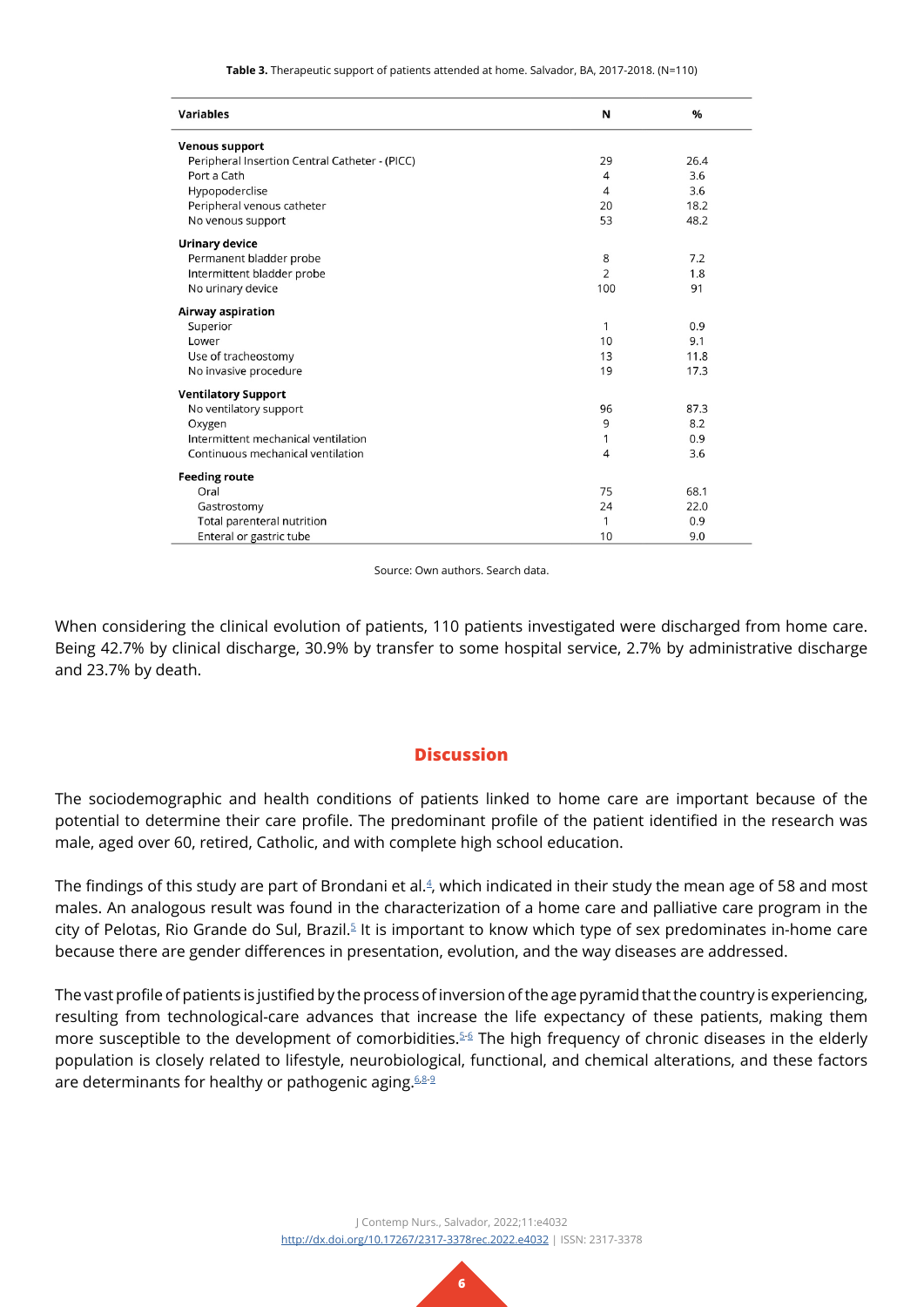Senescence can be mitigated with actions that promote health and help maintain the functional capacity of the elderly, and in this context $9$ , home care programs are one of the alternatives to this demand.4 Most studies on home care show that the predominant patients are long-distance but differ in relation to gender. Studies on home care showed the predominance of people between 61 and 80, and females $6-8$  $6-8$  $6-8$ , corroborating another that presented related results, revealing that most individuals were female with an average value of 676.

The association of the long age group with the type of profession justifies the fact that 61% are retired, as well as in a study conducted in Rio de Janeiro in which the majority were elderly, and the variable "monthly income of the patient" had a statistically significant association with the presence or absence of welfare benefit (p<0.001).<sup>10</sup> It is worth noting that although the patients in focus are mostly long-distance, other age groups have also been assisted in AD services. This reveals the variety of profiles, conditions, and passive situations of home care. $7$ 

Of the patients in home care, 74.6% declared themselves Catholic, however, when observing IBGE data on the religiosity of the population, there was a decrease in the number of Catholics. Keeping in mind the relationship between history-culture and religion is important to understand society as a whole $8$  and to provide care based on evidence, values, culture, and beliefs, mainly because it is care provided within the territory (home) of the patient himself.

The indications for follow-up and/or treatment in AD are usually: clinically stable clinical conditions that require completing treatment under medical and nursing supervision; clinical conditions that require training of the patient or caregiver in the face of new conditions; end of injectable therapy; performing complex dressings; chronic diseases with a history of frequent readmission; prolonged or recurrent infectious processes; the need for life support devices; and palliative care.

The services of AD serve patients, mostly elderly people in the process of illness secondary to chronic diseases, bedridden, partially or totally dependent on self-care.<sup>11[,13](#page-9-11)</sup> According to the literature, among the predominant causes of AD are chronic heart failure; SAH; diabetes; cerebrovascular diseases (Ischemic and Hemorrhagic Stroke); oncological diseases;

tuberculosis; chronic obstructive pulmonary disease (COPD); dementia; traumas; chronic illnesses; wounds and skin lesions; diagnosis of HIV/AIDS; palliative care and psychosocial problems. [4-](#page-9-3)[5](#page-9-4),[7](#page-9-9),[9](#page-9-7),[14](#page-9-12) The multi-professional home care team provides palliative care to patients and family members in various contexts, respecting the autonomy of patients and family in the very environment in which they live<sup>[4](#page-9-3),[9](#page-9-7),[11,](#page-9-10)14</sup>, especially when the service has a specialized oncology sector.

Patients in AD have as characteristic not to present a single condition, but the interaction of several diseases that act concomitantly in the body, thus presenting more than one medical diagnosis. The work process of nurses, in this scenario, consists of guiding and supervising the work of the nursing team and performing procedures of greater complexity, as well as performing health education and support to family caregivers.[2](#page-9-1)

In relation to the diagnoses identified, stroke and systemic arterial hypertension (SAH) were highlighted because they were related to the profile of elderly patients seen at home. It is noteworthy that cerebrovascular diseases, especially stroke are the second leading cause of morbidity and mortality in the world, predominant in adults and the elderly, stroke leads the ranking of hospitalizations and mortality with the highest incidence in females. 4,[6](#page-9-5),[9](#page-9-7)[-10](#page-9-8)[,12-](#page-9-13)[13](#page-9-11)

According to the World Health Organization (WHO), 15 million people a year have a VES. Of these, five million progress to death due to the event, and survivors in most cases have sequelae that trigger physical and mental limitations, bringing the need for prolonged care[.10](#page-9-8) Among the factors correlated with the right, SAH has a high prevalence, constituting a relevant public health problem, due to the high mortality rate. SAH is characterized by a multifactorial pathology and is associated with the aggravation of cardiovascular diseases such as veal, consequently, because disabling diseases are considered the first cause of extended periods of hospitalizations, technological dependence, and deaths.  $4,6,12-13$  $4,6,12-13$  $4,6,12-13$  $4,6,12-13$  $4,6,12-13$ 

The third cause of homestay was neoplasms representing 30% of the diagnoses. The diagnosis of neoplasia stands out in other studies, being one of the most serious and debilitating pathologies in the world, whose chemotherapy treatment leads the patient to intense side effects and physical weakness.

J Contemp Nurs., Salvador, 2022;11:e4032 <http://dx.doi.org/10.17267/2317-3378rec.2022.e4032>| ISSN: 2317-3378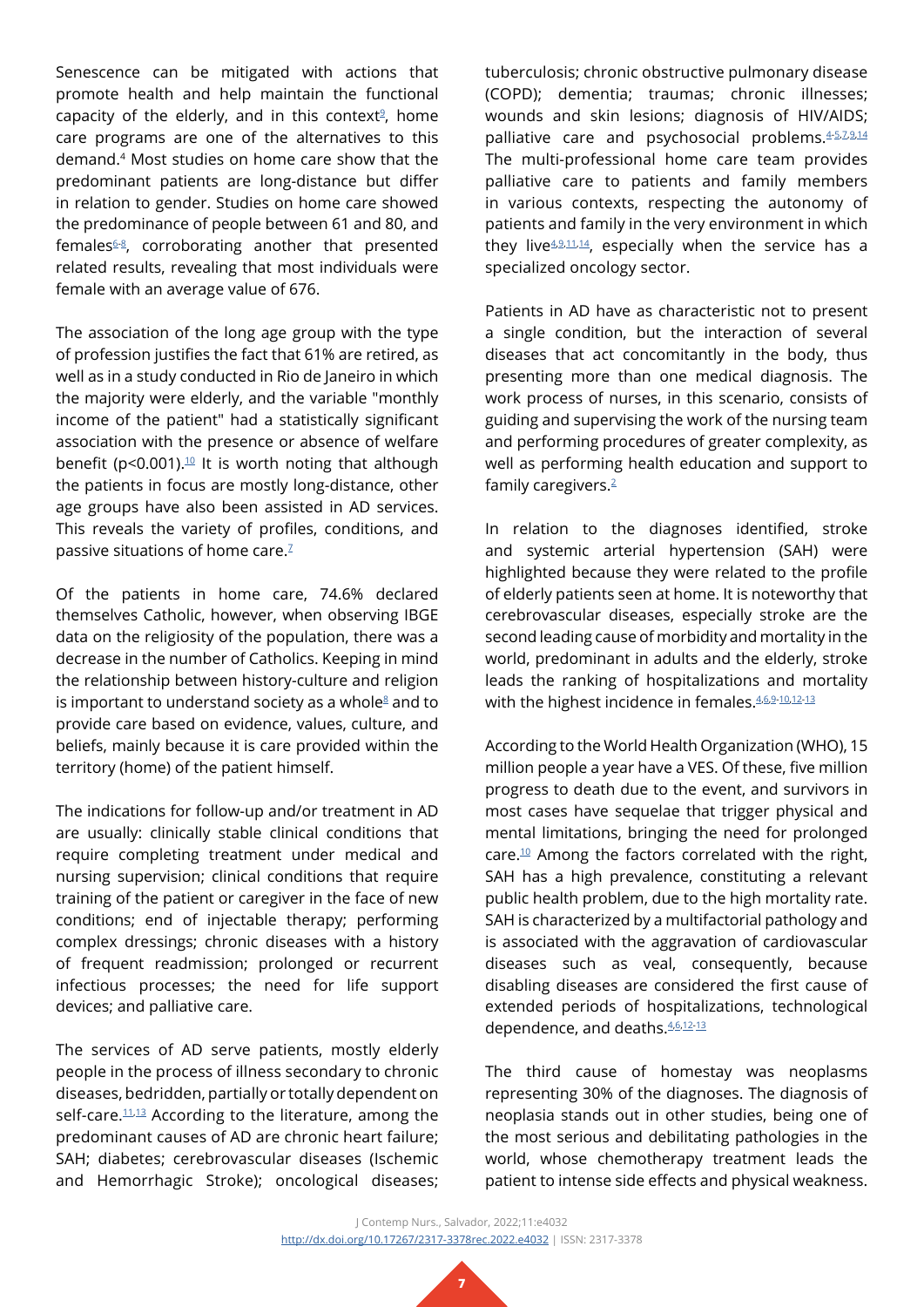Thus, the existence of an environment with cancer within the family causes an impact and generates the need for adaptations that aim to meet the needs of the patient.

There were also patients who were admitted to home hospitalization (HH) for the diagnosis of urinary tract infections for venous antibiotic therapy (18.2%), which is quite common in the elderly. It is important to emphasize that HS should contribute to the reduction of the level of cross-infections, a risk very associated with long stays in hospitals.

The HS requires specificities in care due to the great diversity and multiplicity of requirements and needs according to the profile of each patient and family assisted at home. The assistance offered in HS is organized in three modalities: HS1, HS2, and HS3. The definition of the care modality is related to technological density, health needs, periodicity of visits, the intensity of multidisciplinary care, and the use of equipment. The eligibility and inclusion criteria for one of them may be clinical and administrative, standardized by Ordinance n. 825/2016. $44$  Thus, the demand for the HS is in different dimensions, such as the prevention of injuries, recovery, and health promotion<sup>[4](#page-9-3)-[5](#page-9-4)[,7,](#page-9-9)[9](#page-9-7)</sup>, which determines the type of home care plan (HCP).

The patient's admission to HS should follow strict eligibility criteria, such as full-time caregiver; riskfree home, and impediment of the patient to move to the accredited network, aiming to ensure a safe and quality assistance throughout the process, from admission to discharge. Those whose health status is stable are considered eligible for HS1, allowing care to be performed at home by caregivers, under the responsibility of monthly follow-up by PHC. For HS2, those patients with acute or chronic acute diseases, with the need for intensified and sequential care, minimally weekly, by a multidisciplinary team, are elected, and, if they require equipment and procedures of greater complexity, these are attended in the modality of HS3.[14](#page-9-12)

In this context, HCP is provided according to the complexity of care to be provided to the individual and can be classified as Home Care (HC) and Home Care (HS). Home care is a set of actions performed at home, characterized by patient care with greater complexity

and the need for nursing technician services in the 12- or 24-hour regimens. Equipment may be required to maintain treatment. And home care is aimed at patients in need of punctual nursing care, such as dressings and administration of injectable drugs and other procedures performed by the nurse or nursing technician.

In the service searched, the type of HCP can be classified into Management, HS 6 hours, HS 12 hours, HS 24 hours, and HS 24 hours with Mechanical Ventilation; Punctual Services and Specialized Assistance (these being the smallest quantitative care plan). Management, 24-hour HS, and 24-hour HS with Mechanical Ventilation are the types of plans that predominate in relation to patients assisted in this home care service, separated by care modalities.

Most of the care refers to Management and is related to the medical and nurse visits and involves intermittent procedures, such as medication administration, dressings, the passage of bladder catheter or probes, physiotherapy, among others.

The visits can be performed by several or by a single category of the multidisciplinary team. The health team of the field under study is composed of the following professionals: doctor, nurse, nursing technician, physiotherapist, nutritionist, psychologist, occupational therapist, social worker, and pharmacist. The number of professionals who provide care to the patient is related to the type of home care plan.

Concerning the visits/care of the multidisciplinary team, the patients received the medical and nurse visits.  $\cdot$  It should be emphasized that the nurse is responsible for the management of care, provision of private care of the nurse, supervision of procedures performed by nursing technicians and auxiliaries, and guidance to patients and/or family members.

When considering the therapeutic supports in use by patients in home care, it was observed that the most used devices and procedures were related to venous drug therapy, via a peripherally inserted central catheter (PICC), peripheral venous catheter, and Port a Cath and hypopoderclise. Port a Cath is widely used in patients in cancer treatment and hypopoderclise in patients in palliative care.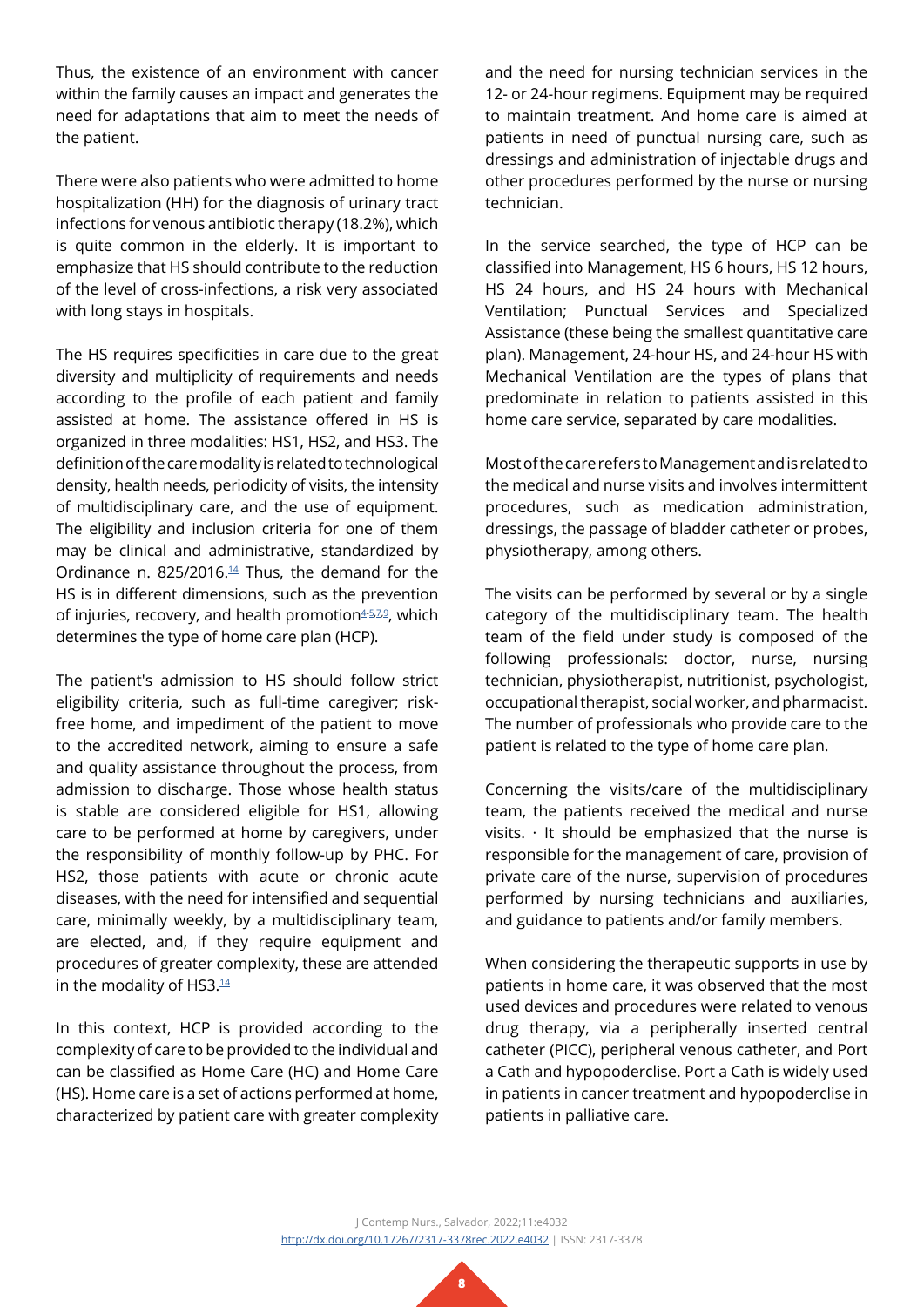A study conducted on the profile of patients and caregivers assisted by the home care service in the State of Rio de Janeiro showed that regarding the "classification in HS", this variable demonstrated a statistically significant association with the "degree of dependence", where patients classified as HS2 have greater dependence for self-care[.10](#page-9-8)

Regarding the clinical and functional conditions of patients assisted at home, during the data collection period, a higher frequency of patients breathed in room air, and small percentages used the aid of continuous mechanical ventilation and intermittent mechanical ventilation, in contrast to the fact that in 24-hour HS with Mechanical Ventilation, it usually includes the highest number of patients hospitalized in home care. It is noteworthy that of the 11.8% of the patients who were tracheostomized, the majority (9.1%) needed lower airway aspiration.

Skin lesions are a factor widely discussed in the literature and predominant in patients hospitalized with HS. Studies show that 85.2% of home patients are bedridden, with a predominance of bed-restricted patients. 5,7,9,13,15 However, only 25[.5](#page-9-4)% of the patients surveyed presented pressure injury and 14.5% presented other types of skin lesions.

The percentage of 42.7% of patients who received a clinical discharge from home care is highlighted because they responded to the treatment proposed in the request for home care. One point that should be evidenced is the frequency of patients who were transferred to hospital health units due to some type of complication (30.9%) and death (23.7%), which may be related to the profile of elderly patients in chronic illness. Considering that in this study 2.7% of patients had administrative discharge related to bureaucratic and administrative aspects with health plans, it is worth reflecting that even being a small percentage, the study shows that conflicts between consumers and health plans can lead the patient to interrupt hospitalization in HS, and sometimes with damage to the health care of the same.

This research presented as a limitation the impossibility of having access to patients at home so that we could obtain the signature of the term free of consent and we could perform the interview technique to deepen the inherent and singular aspects of each patient.

Knowing the profile of patients in home care is relevant for the proper planning of human and material resources and the direction of individualized care. However, although relevant for a population with the same characteristics of the service surveyed, the findings cannot be generalized to all home care services.

### **Conclusion**

The predominant profile of the patient identified in the research is male, aged over 60, retired, Catholic, and with complete high school education. The research contributed to characterizing the profile of patients assisted in Home Care, management type, venous drug therapy, diagnosed with a stroke and systemic arterial hypertension. Accompanied by the doctor and nurse.

The current research becomes relevant because it allows identifying the profile of patients who have the possibility of being admitted to home care, contributing to the dehospitalization, the release of hospital beds, and the quality of life of the individual. The characterization of these patients may facilitate the elaboration of home care strategies and the management of home care to be provided specifically for each patient and family.

#### **Authors' contributions**

Rodrigues GRS, Neves VFA participated in the design of the project, design, search, and statistical analysis of the research data, interpretation of the results, and writing of the article. Rodrigues GRS, Oliveira GRSA, and Moura TM participated in the writing of the article and critical review of the relevant intellectual content. Oliveira GRSA, Moura TM, and Rodrigues GRS participated in the last version of the scientific article to be published.

#### **Competing interests**

No financial, legal, or political conflict involving third parties (government, companies, and private foundations, etc.) has been declared for any aspect of the work submitted (including, but not limited to grants and financing, participation in the advisory board, study design, manuscript preparation, statistical analysis, etc.).

J Contemp Nurs., Salvador, 2022;11:e4032 <http://dx.doi.org/10.17267/2317-3378rec.2022.e4032>| ISSN: 2317-3378